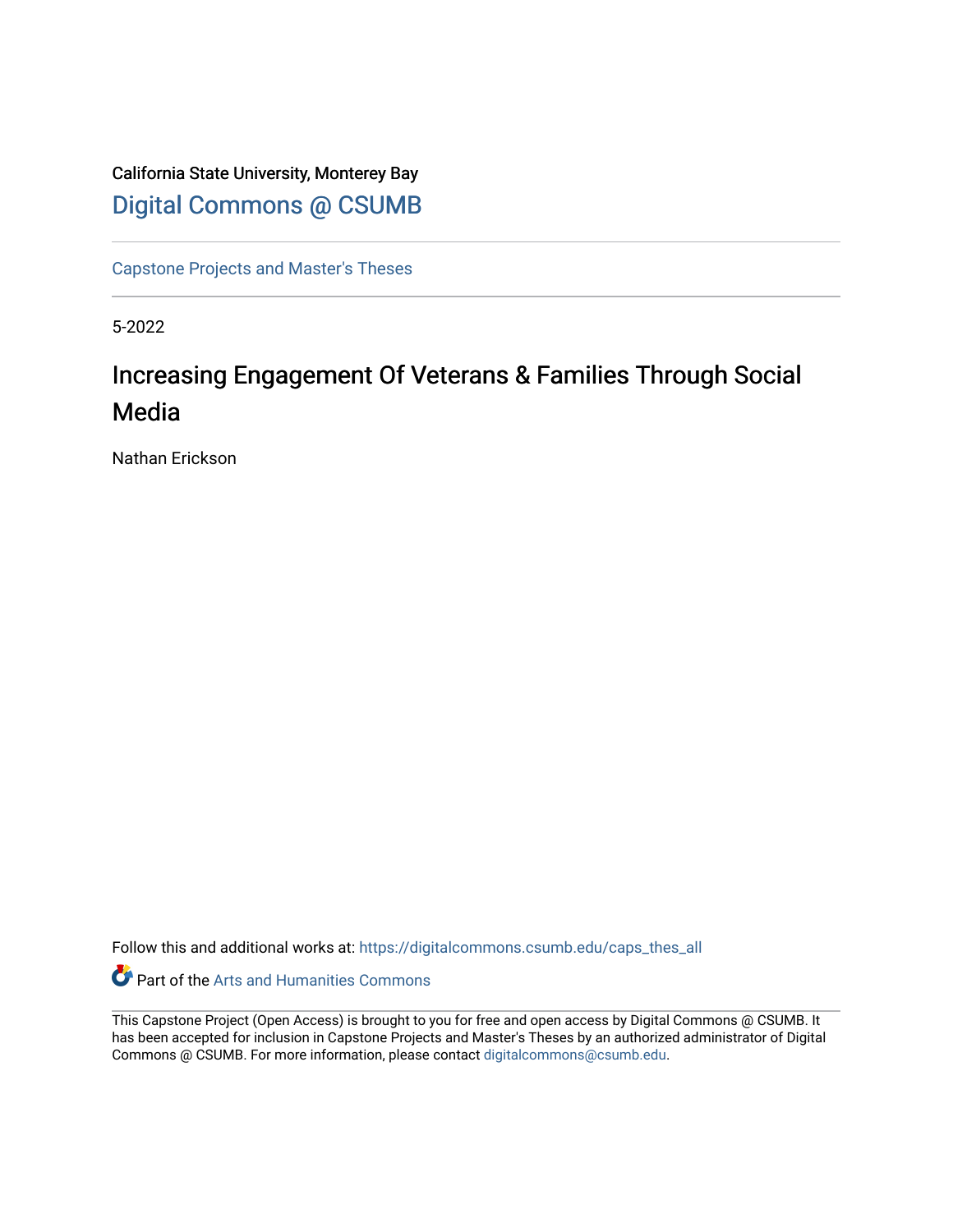#### Increasing Engagement of Veterans & Families Through Social Media

Nathan Erickson

Monterey County Office of Military & Veterans Affairs Jack Murphy, mentor Jonathan Brown, secondary mentor

Collaborative Health & Human Services

Department of Health Human Services and Public Policy

California State University Monterey Bay

May 20, 2022

Author Note

Nathan Erickson, Department of Health Human Services and Public Policy, California State University, Monterey Bay. This research was supported by the Monterey County Office of Military & Veterans Affairs. Correspondence concerning this report should be addressed to Nathan Erickson, California State University, Monterey Bay, 100 Campus Center, Seaside, CA, 93955. Contact: naerickson@csumb.edu.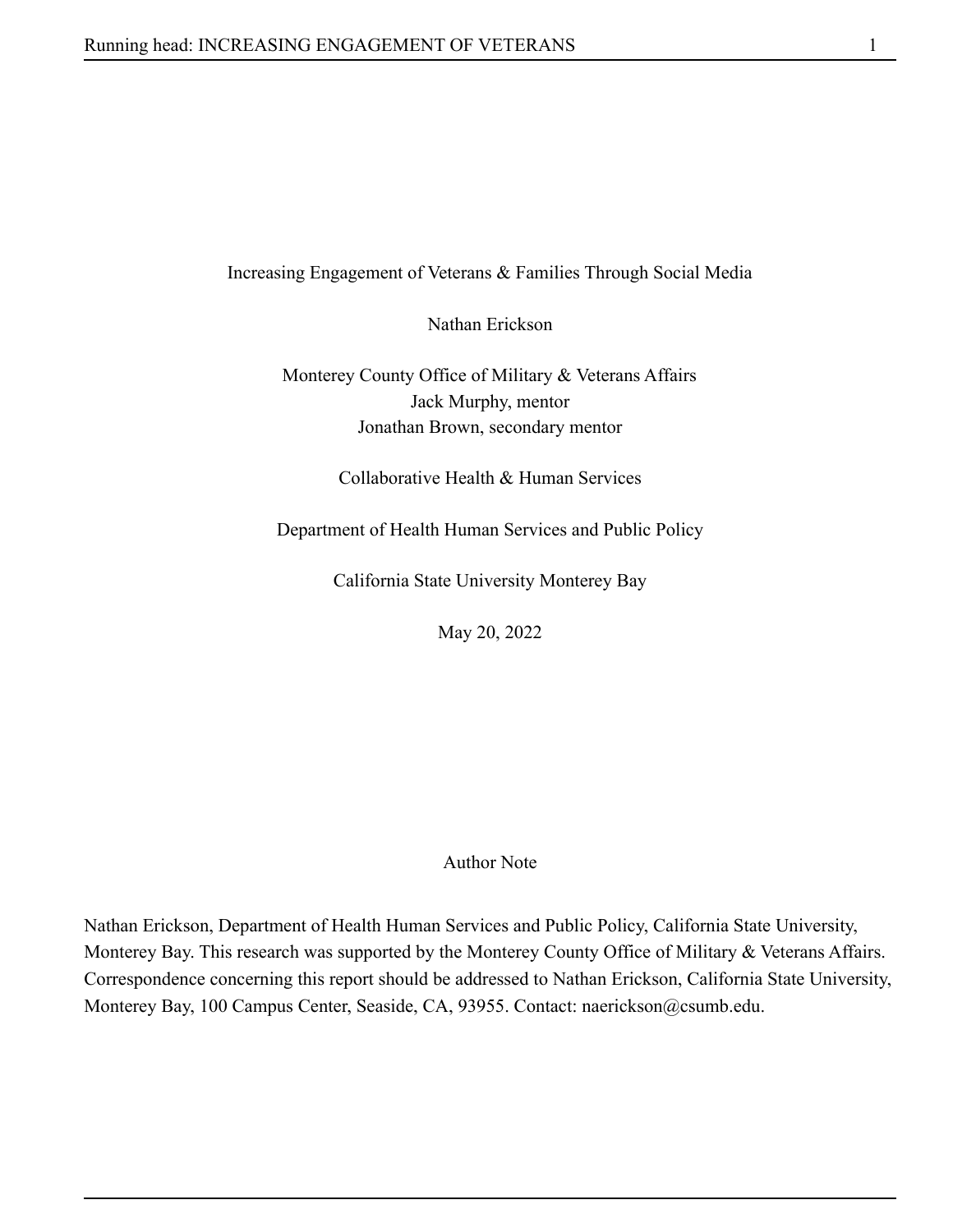#### **Final Capstone Project Title and Abstract**

Increasing Engagement of Veterans & Families Through Social Media

The Monterey County Office of Military & Veterans Affairs provides services to both veterans and family members through financial compensation and pension benefits. A macro level problem is veterans return from active duty and struggle with numerous issues including family instability, homelessness, health issues and financial strain. The agency level problem is a majority (70%) of veterans in Monterey County are not accessing benefits for which they are eligible. This project aims to connect non-service connected veterans and family members to the agency's Facebook page to promote benefits and services as well as provide opportunities for community interaction. The goal is for these non-service connected veterans to become service connected with the agency, as well as providing a platform for veterans and family members to interact. A recommendation to address the problem is to further collaborate with local government officials in order to increase agency exposure across the county.

**Keywords:** *Facebook, service connected, veteran*

2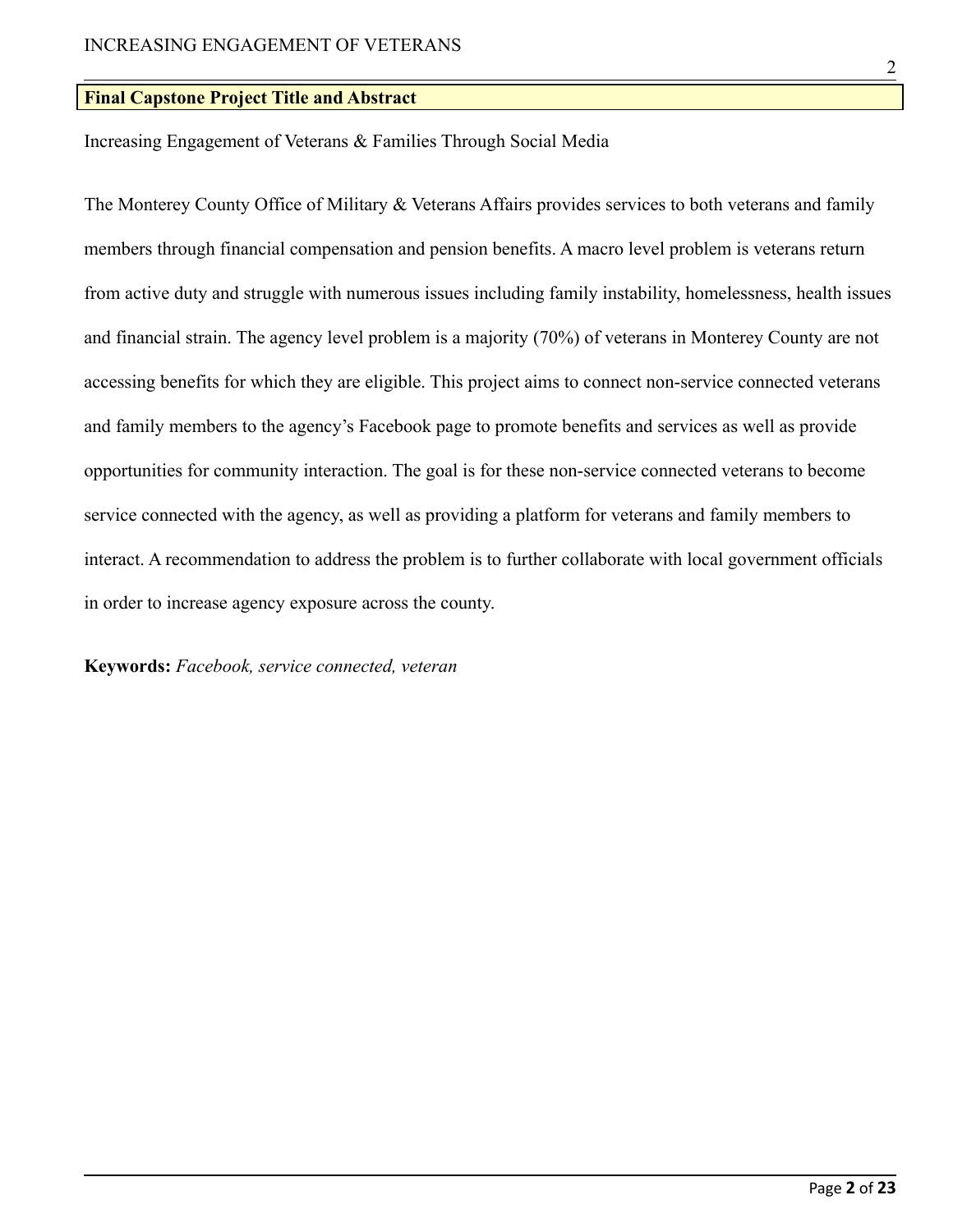#### **Agency Information and Partnering Organizations**

The Monterey County Military Veterans Affairs Office (MVAO) has a primary mission to provide advocacy and assistance in addition to various services that help to improve the lives of Monterey County veterans who have served the United States Armed Forces, as well as their families and also their survivors. They work to obtain, "...entitlements and services from the U.S. Department of Veterans Affairs (VA), U.S. Department of Defense, California Department of Veterans Affairs (CDVA), and local programs for eligible veterans and their families" (Monterey County Veterans Affairs Office [MVAO], n.d.).

This agency provides a variety of programs and services to its clients, including, but not limited to, compensation for service related injuries or disease, survivors and widow benefits, nonservice connected pension, Veterans Affairs and California State education benefits, as well as assistance to veterans and their survivors with Aid and Attendance (MVAO, n.d.). Some of the community partnering organizations of this agency are Veterans Affairs at both the state and federal level, local county offices and the Veterans Transition Center (VTC) in Marina (J. Murphy, personal communication, April 20, 2021).

#### **Communities Served: Demographic Profile and Needs Analysis**

As published in the California Association of County Veteran Service Officers report, in Monterey County there are 19,876 veterans. (2022, p. 19). Data could not be gathered for Monterey County in all specific categories, however, some data is available in combination with the counties in California Congressional District 20, seen in Table #1 (Military Research Institute Center for Regional Development, 2021) and on the state of California level, seen in Table #2 (CACVSO, 2022, p. 10). All of these veteran categories are potential clients and part of the primary population served by the MVAO, while also including veteran spouses and widow/widowers (MVAO, n.d.).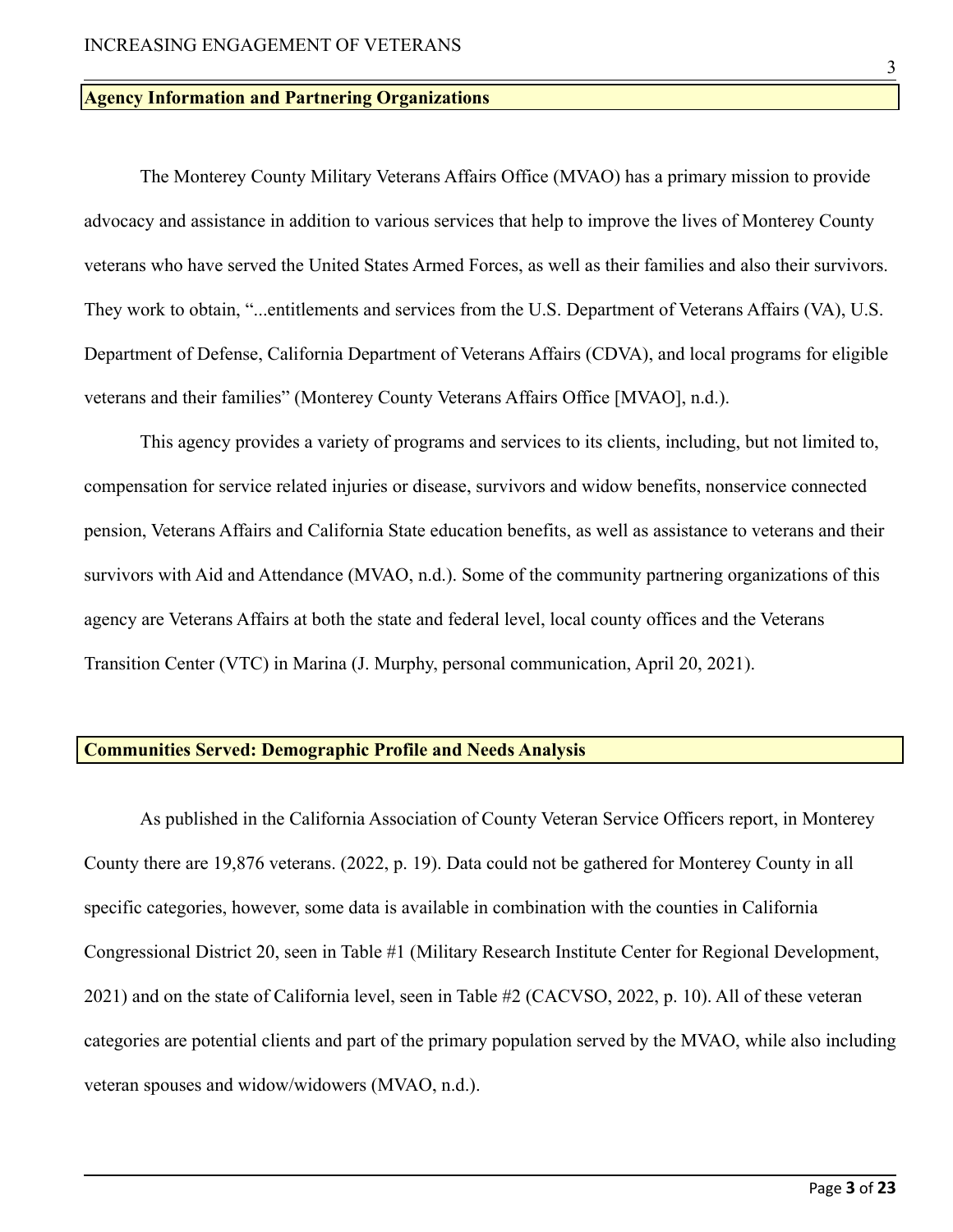| <b>Table #1. CALIFORNIA DISTRICT 20</b>                     |       |  |  |
|-------------------------------------------------------------|-------|--|--|
| Label                                                       |       |  |  |
| Veteran Dependents                                          | 8,166 |  |  |
| Male Veterans                                               | 93.3% |  |  |
| <b>Female Veterans</b>                                      | 6.7%  |  |  |
| Veterans with Disability                                    | 32.3% |  |  |
| Veteran Households                                          | 11.5% |  |  |
| Veteran Households without Children                         | 84%   |  |  |
| Veteran Households with Children                            | 16%   |  |  |
| Veterans Ages 18-34                                         | 5.1%  |  |  |
| Veterans Ages 35-54                                         | 16.2% |  |  |
| Veterans Ages 55-64                                         | 17.3% |  |  |
| Veterans Ages 65-74                                         | 32.6% |  |  |
| Veterans Ages 75 and Older                                  | 28.9% |  |  |
| Veterans in the Poverty Rate                                | 6.6%  |  |  |
| Veterans Who Are Uninsured                                  | 2.1%  |  |  |
| Veterans on SNAP Benefits                                   | 4.6%  |  |  |
| Female-led Veteran Households with Food Insecurity & Access | 8.4%  |  |  |
| Male-led Veteran Households with Food Insecurity & Access   | 4.3%  |  |  |

| <b>Table #2. STATE OF CALIFORNIA</b> |                                       |           |  |
|--------------------------------------|---------------------------------------|-----------|--|
| Label - Veterans                     |                                       |           |  |
|                                      | White Alone                           | 1,211,000 |  |
|                                      | Black or African-American Alone       | 163,000   |  |
|                                      | American Indian & Alaska Native Alone | 17,000    |  |

4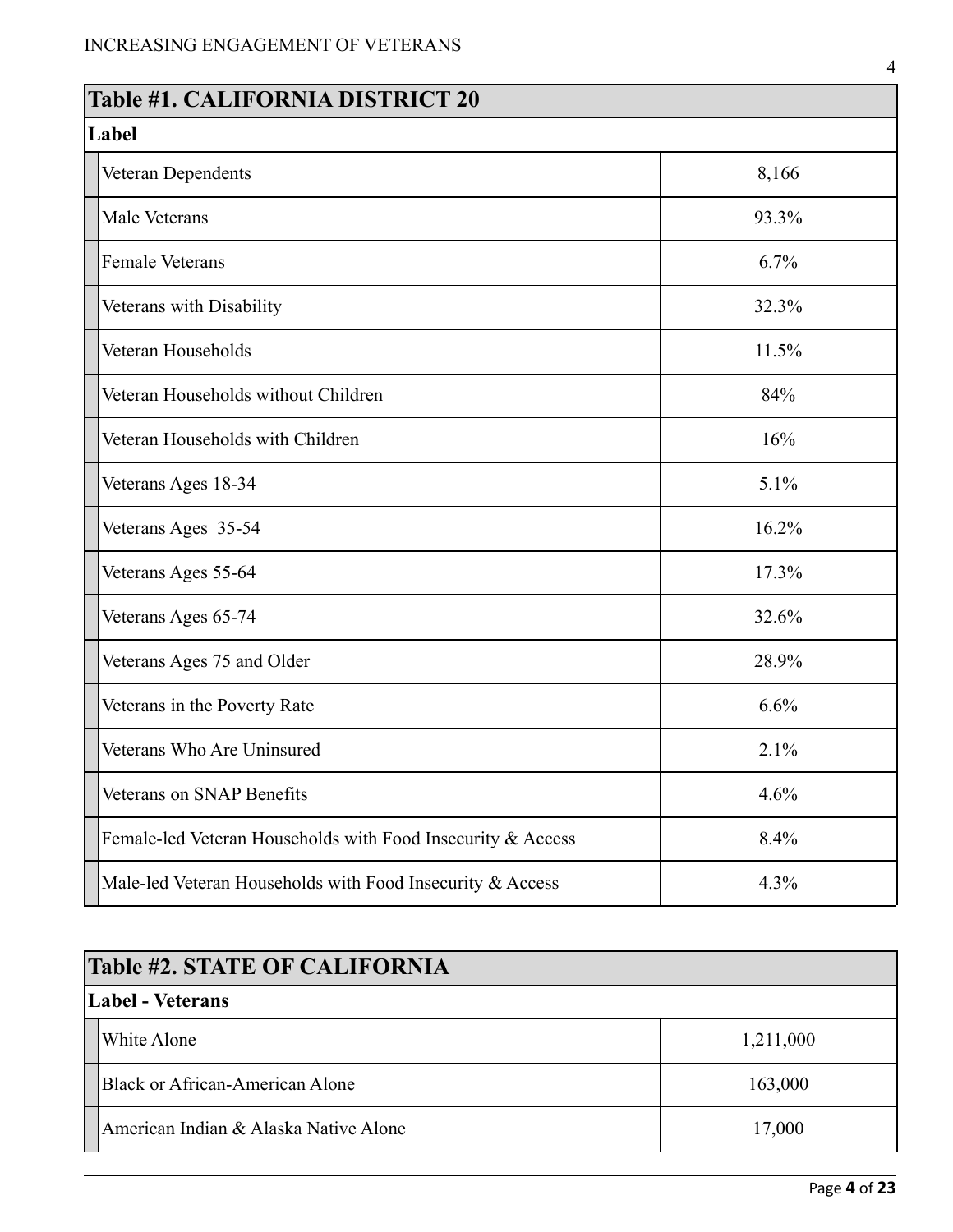#### INCREASING ENGAGEMENT OF VETERANS

| Asian Alone                                                                                                      | 116,000 |
|------------------------------------------------------------------------------------------------------------------|---------|
| Native Hawaiian & Other Pacific Island Alone                                                                     | 7,000   |
| Some Other Race Alone                                                                                            | 76,000  |
| Two or More Races                                                                                                | 68,000  |
| Hispanic or Latino (of any race)                                                                                 | 314,000 |
| Gulf War-Post 9/11 (2001 to 2019)                                                                                | 420,000 |
| Gulf War-Pre 9/11 (1990-2001)                                                                                    | 249,000 |
| Vietnam Era (1961-1975)                                                                                          | 541,000 |
| Korean Conflict (1950-1955)                                                                                      | 116,000 |
| World War II (1941-1946)                                                                                         | 47,000  |
| Peacetime Only<br>(Includes Pre-WWII, between WWII & Korea, between Korea & Vietnam, between Vietnam & Gulf War) | 371,000 |

Some of the general problems or issues faced at this agency are service related injuries or disease, obtaining financial support or pension through the claims process and obtaining death benefits through the claims process (Monterey County Veterans Affairs Office [MVAO], 2021, p. 6). There are approximately 70% of veterans, family members and dependents who do not access benefits and services (MVAO, 2021, p. 6). The groups most directly affected by this problem are veterans and their families. There are several community assets available to local veterans (Monterey County Free Libraries, n.d.). These include The Veterans Transition Center (VTC), an agency that provides for things such as transitional housing and substance abuse counseling (VTC, 2021), the Central Coast Veterans Cemetery Foundation (CCVCF), an organization that supports a fully serviced cemetery that honors veterans from all military branches (CCVCF, n.d.), and the Monterey County Superior Court Treatment Court, a resource that provides assistance to veterans who are justice-involved as well as their families (Monterey County Veteran Treatment Court Peer Mentor Program, n.d.).

5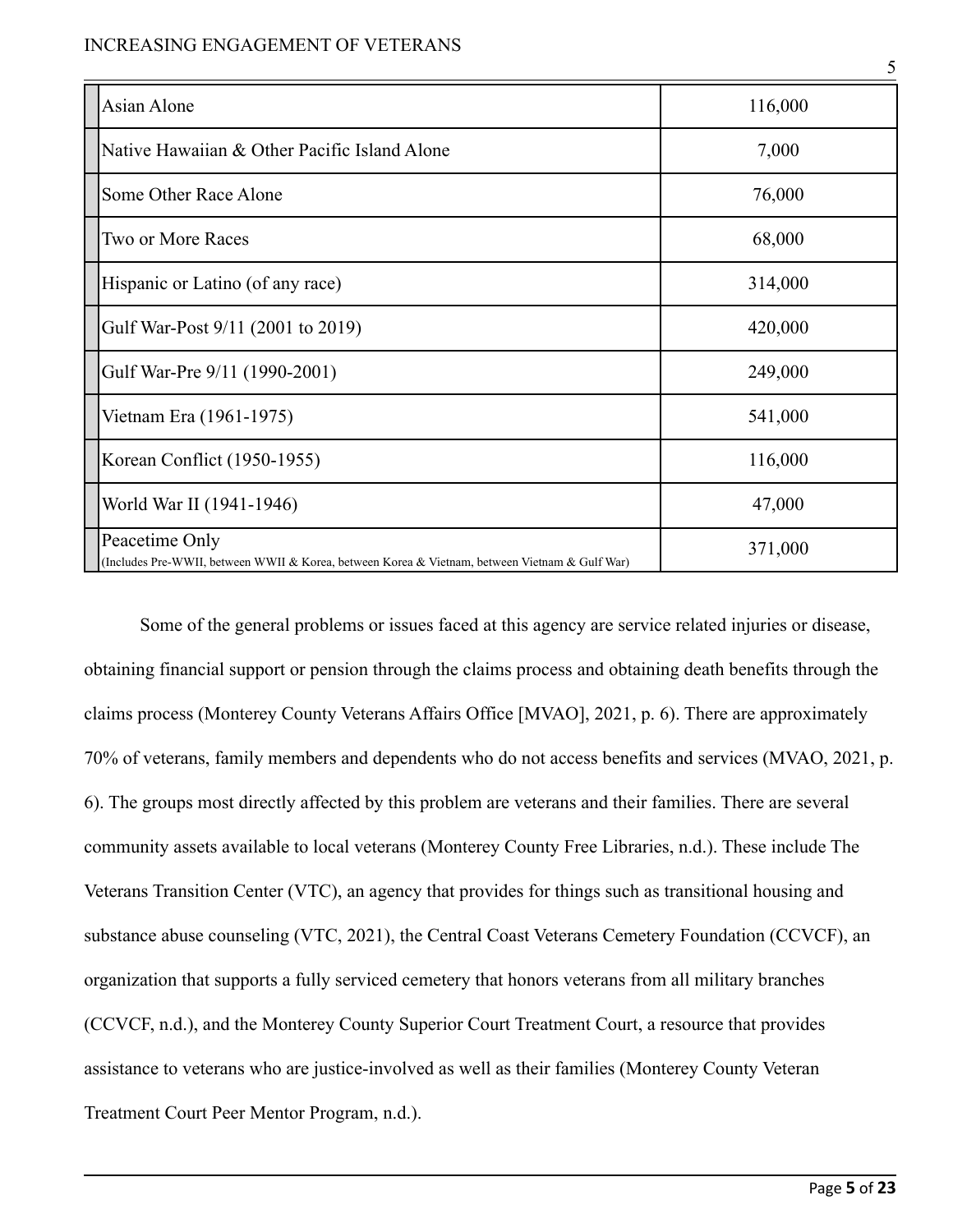#### **Capstone Project Description & Justification**

The title of this capstone project is "Increasing Engagement of Veterans & Families Through Social Media". This is a social media project that worked to enhance the agency's current Facebook page to improve the agency's ability to promote their services and more effectively connect with veterans and families in an engaging manner that appeals to all age groups. This was done through thoughtful and planned postings, with the hope that there would also be engagement through page comments.

Stakeholders in this project were the project mentor, project secondary mentor, agency staff, and veterans and their families. This project mattered to both mentors and agency staff as the results worked to provide more support to make the agency successful. This project mattered to veterans and their families because it worked to provide a platform they were more likely to use to find resources in which they may or may not currently participate. In fact, "Social media use among veterans has risen so much recently that it has been credited for bettering established veteran organizations…" (David, 2014).

Additional benefits to the Facebook project included the potential result of reaching more veterans and family members, which provides the agency with more county funding. Further positive results would have been that clients are provided with benefits they are entitled to as a result of their military service, and another is that the project would have kept clients and the agency engaged together in a positive manner through social media.

The success of using Facebook can be seen in the fact that, "...more than 900,000 people in the US participate in more than 2,000 groups for military members, veterans and their spouses on FB" (Meta, 2019). An example of a suggested Facebook page, "...is the official Make the Connection Facebook page. It's an active page that connects veterans and their loved ones to stories of strength and resources for living well" (Valle, 2020). Just like this example page, the agency wants veterans and dependents to access their services in order to live a better, fuller life. Creating targeted posts on the agency's page meant that more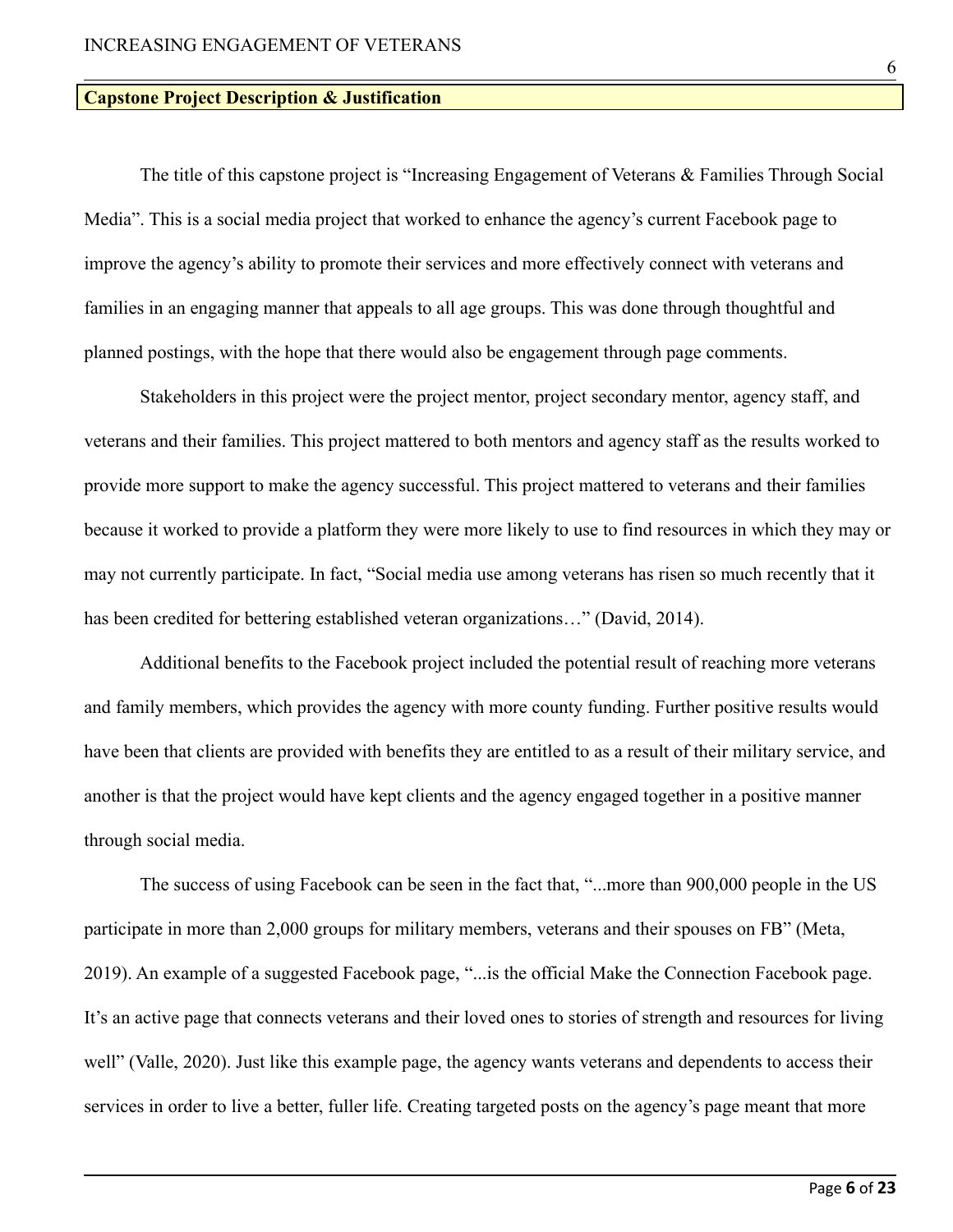clients were likely to engage in the agency's services. Taking time working on these posts was also important to ensure quality, accuracy and effectiveness. The goal was for this to lead to ensuring that more clients learn about services and are engaged.

The purpose of this project was to find ways to connect said veterans and families to the services offered by the agency by means of social media. The first step involved in implementing this project included creating an agency promotional card with QR code that links to the agency Facebook page and then tallying the cards taken. The next step was to create targeted and engaging posts, posting them throughout the week and then monitoring the posts to determine effectiveness and level of engagement. The final step was to analyze the agency's Facebook page analytics to determine the overall effectiveness of the project. The long-term goal would then be for the agency to see an increase in clients receiving services from their office.

Figure #1 shows a "Problem Model" that works to analyze issues on both the micro and macro levels. The micro-level problem statement looks into contributing factors and consequences of an agency-specific problem. The macro level problem statement analyzes contributing factors and consequences of a larger health or social problem.

| <b>Figure #1. PROBLEM MODEL</b>                                          |                                                                                                                 |                                                                  |  |
|--------------------------------------------------------------------------|-----------------------------------------------------------------------------------------------------------------|------------------------------------------------------------------|--|
| Contributing Factors to<br><b>Agency Problem</b>                         | Agency-Specific<br>"Micro-Level" Problem<br><b>Statement</b>                                                    | Consequences to<br>Agency/Clients if Problem<br>is Not Addressed |  |
| Veterans not aware of benefits                                           | Approximately 70% of veterans<br>in Monterey County are not<br>connected to pension or<br>compensation benefits | Agency services go unused                                        |  |
| Current outreach methods are<br>target specific                          |                                                                                                                 | County cuts funding to veterans<br>and dependents                |  |
| Veterans unable to access<br>benefits because of health<br><i>s</i> sues |                                                                                                                 | Veterans continue in poor health<br>and lose quality of life     |  |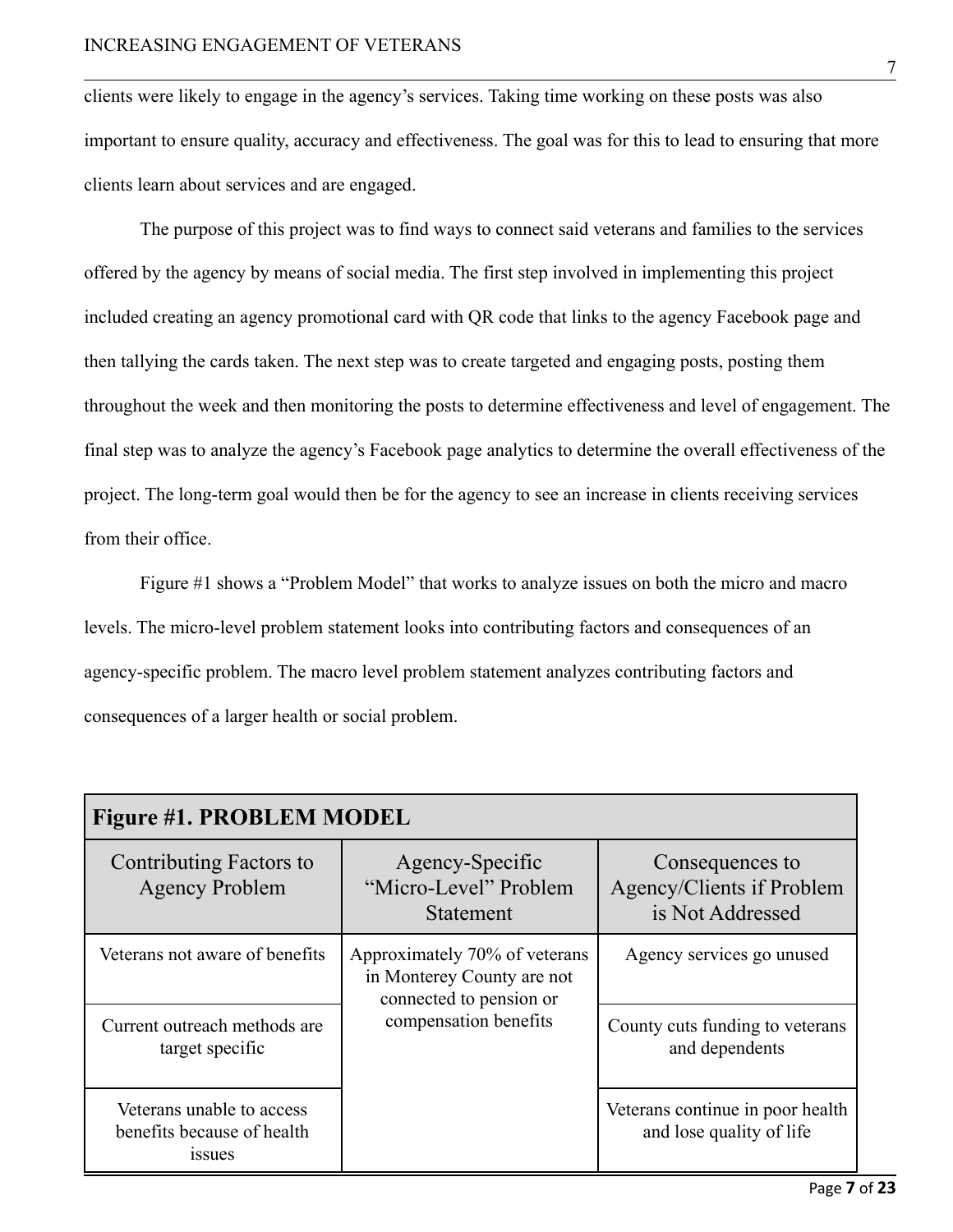| Contributing Factors to<br><b>Broader Problem</b>                                    | Broader "Macro-Level"<br><b>Health or Social Problem</b><br><b>Statement</b>                                                                                      | Consequences to Society if<br>Problem is Not Addressed                              |
|--------------------------------------------------------------------------------------|-------------------------------------------------------------------------------------------------------------------------------------------------------------------|-------------------------------------------------------------------------------------|
| Mental health treatment barriers<br>during tours of duty                             | Veterans return from active<br>duty and struggle with<br>numerous issues, including<br>family instability,<br>homelessness, health issues and<br>financial strain | Veterans do not return as<br>healthy members of society                             |
| Veterans encounter various<br>health related risks                                   |                                                                                                                                                                   | Veterans have health issues that<br>affect them and impact the<br>healthcare system |
| Constant moving, spousal<br>employment difficulties and<br>transient financial needs |                                                                                                                                                                   | Veterans gather debt,<br>impacting their quality of life                            |

The micro-level agency problem is that approximately 70% of Veterans in Monterey County are not connected to pension or compensation benefits (Monterey County Veterans Affairs Office, 2021, p. 6). Contributing factors to this problem are veterans not being aware of available benefits (VA Claim Consulting, n.d.), current outreach methods are target specific (Murphy, 2022) and that veterans are not able to access benefits because of various health issues (MedlinePlus, 2022). The consequences of not addressing this problem are that agency services go unused, the county could cut funding to the agency, affecting veterans, family members and dependents and that veterans with health issues continue in poor health and lose quality of life.

The macro-level health problem is that veterans return from active duty and struggle with numerous issues including family instability, homelessness (American Public Health Association [APHA], 2014), health issues (MedlinePlus, 2022) and financial strain (National Veterans Technical Assistance Center [NVTAC], (n.d.). The contributing factors to this problem include mental health treatment barriers for active-duty military during tours of duty (Naifeh, et. al., 2016), veterans encountering various health related risks while on active duty (MedlinePlus, 2022) and the constant moving, spousal difficulty maintaining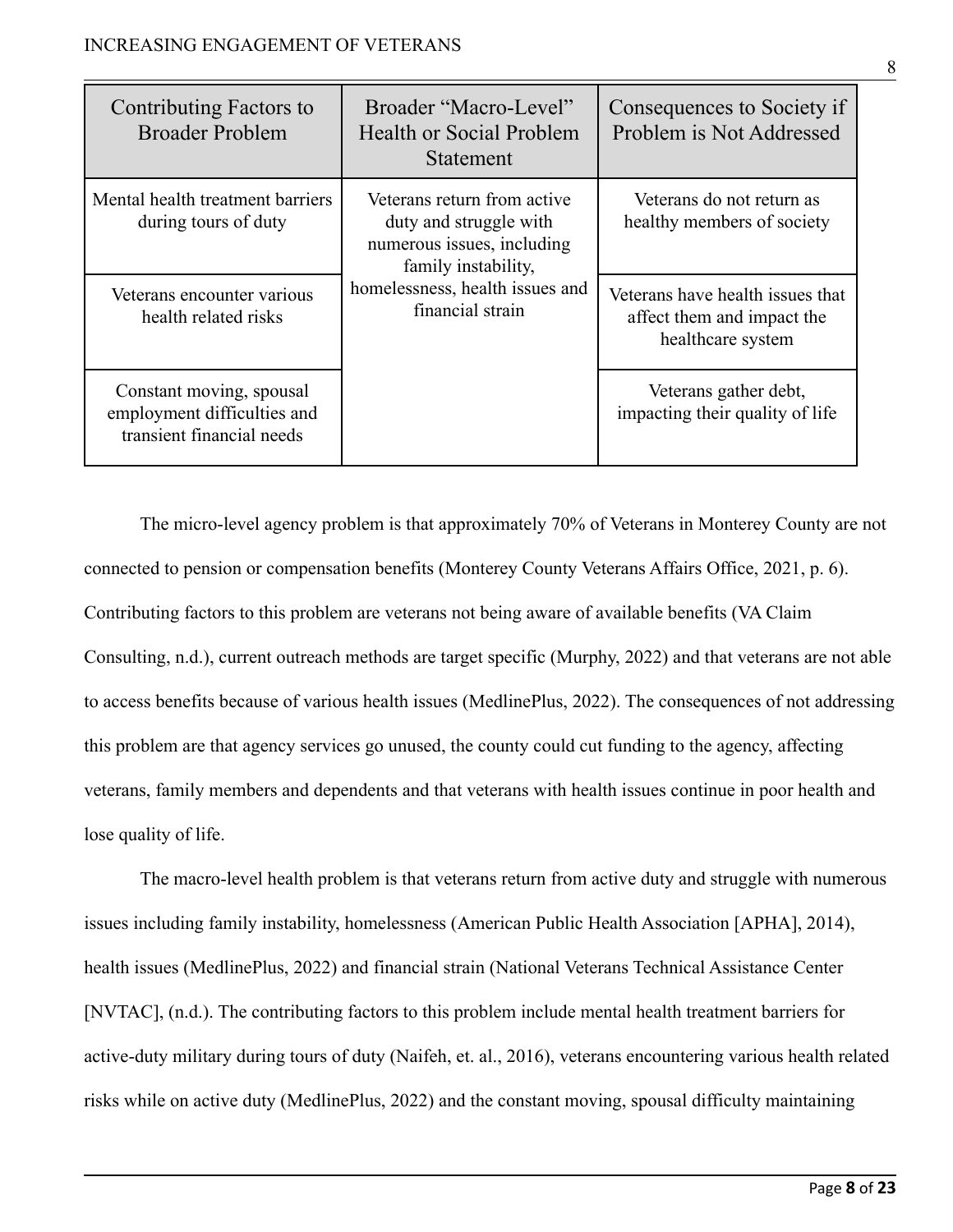#### INCREASING ENGAGEMENT OF VETERANS

consistent employment in addition to transient financial needs (NVTAC, (n.d.). The consequences of not addressing this problem are that veterans do not return as contributing and healthy members of society, that veterans go through life with health issues that affect them and shorten their lifespan, impacting the healthcare system and that veterans gather debt, are unable to emergency save and contribute to retirement, impacting their quality of life (NVTAC, (n.d.).

The relationship between these two problems is that veterans need benefits, support and services after returning home, therefore, greater access to local county veteran services needs to be addressed.

#### **Project Implementation Plan and Scope of Work**

This project was implemented through the agency's Facebook page, which is accessed by clients. Currently, the agency page is underutilized and needs work and improvements. There are several components that were used in order to engage clients and their families. The first component was done by posting items that advertise the agency's services, posting videos of staff or service members giving testimonials, posting humorous "meme" photos that catch people's attention with captions below and finally, posing a question that engages clients and their families.

In addition to posting, monitoring of post effectiveness and engagement was done through analytical means, which then showed ways postings could be improved. Learning how to use Facebook analytics was an important part of the process as well.

Participants in the project were the student and both the mentor and secondary mentor. The student's responsibility was to plan, create and post Facebook posts on a weekly basis, all while monitoring the posts for interactions and/or engagements. These posts were then assessed through the agency's Facebook page analytics to determine the effectiveness. The mentor oversaw the overall project work and completion, while working in cooperation with the secondary mentor on the agency's Facebook page through postings and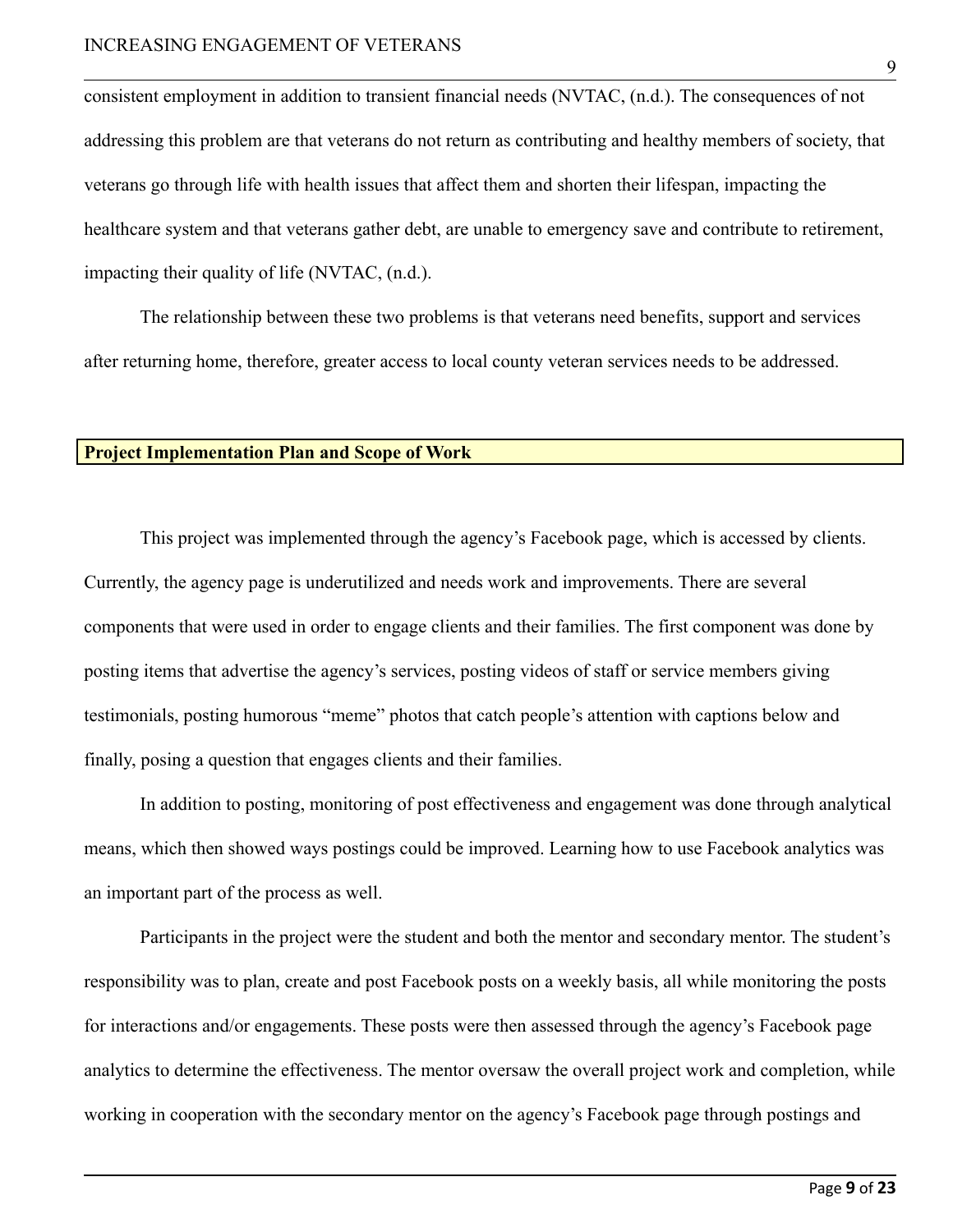monitoring of analytics. The secondary mentor was the primary point of contact for all things related to the Facebook page. Resources needed for this project included several hours a week to create and place postings on the agency's Facebook page. Additional time was thought to be needed for post engagements with both current and future clients, however was not, and finally time to monitor the page's analytics was needed.

A potential challenge that was thought could arise is that if the Facebook page is not used properly the project would not succeed in its goals. For example, posts need to be done with thought, creativity and care. Once posted, people are immediately able to see the information. Making sure the posts are ready before posting is very important. Another example of a potential challenge was accessing the management side of the agency Facebook page. This area of the page has multiple points of access, and needs to be handled carefully so as to not change any settings. Monitoring analytics was very important in order to determine the page's success, and was a new task to learn and use. The challenges here were becoming well-versed in using the tools in order to properly monitor the project and evaluate success.

This project was chosen as a way to give the agency more exposure through their Facebook page. Specifically it was executed by doing various postings in order to engage current and future clients with the goal of their becoming agency service connected. To begin, an agency card was made in order to promote the page and give clients a quick way to access it through a scannable QR code. Next, in conjunction and through training with the agency secondary mentor, several postings were done over the months of March and April, with assessment of success of postings was done in April. Measuring of analytics was done during the duration of the posting timeframe. Final findings analysis was submitted to both agency mentor and secondary mentor. Two dress rehearsals for the capstone project were in April, with the final presentation on May 13, 2022.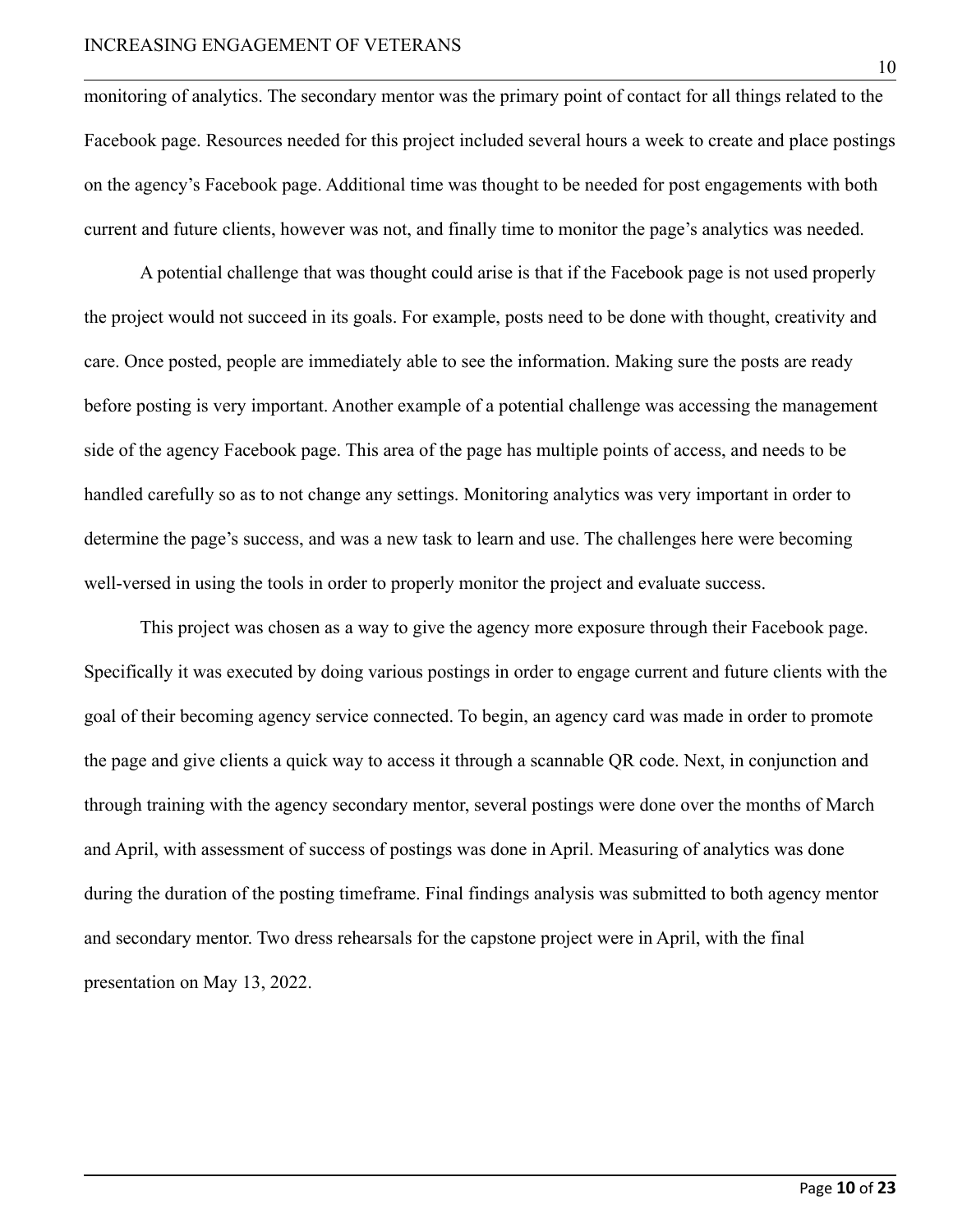| <b>Table #3. SCOPE OF WORK</b> |                               |     |                                                                                                                                             |                                                                                                        |                     |
|--------------------------------|-------------------------------|-----|---------------------------------------------------------------------------------------------------------------------------------------------|--------------------------------------------------------------------------------------------------------|---------------------|
|                                | <b>Phases</b>                 |     | <b>Activities</b>                                                                                                                           | <b>Deliverables</b>                                                                                    | <b>Timeline</b>     |
|                                | Select capstone<br>project    | 1.1 | Discuss capstone project ideas with<br>mentor and agency staff                                                                              | Generate a list of<br>capstone project ideas.                                                          | Sept 2021           |
|                                |                               | 1.2 | Discuss capstone project ideas with<br>mentor and agency staff                                                                              | Submit a list of ideas and<br>final project option to<br>mentor for<br>review/approval                 | Oct 2021            |
|                                | Plan project                  | 2.1 | Train/discuss with secondary mentor<br>on how to effectively post and<br>engage with clients through<br>Facebook                            | Discuss training with<br>mentor and seek feedback                                                      | February 2022       |
|                                |                               |     | Create agency promotion card that<br>2.2 connects to Facebook page for<br>agency use in office                                              | Submit card to agency<br>secondary mentor for<br>review and printing                                   | February 2022       |
|                                | 3 Implement project           | 3.1 | Begin posting to engage clients with<br>agency, leading to accessing of<br>benefits, services etc.                                          | Secondary mentor review<br>postings and provide<br>feedback                                            | March/April<br>2022 |
|                                |                               | 3.2 | Engage with clients via comments<br>on postings                                                                                             | Secondary mentor review<br>comment engagements<br>made and provide<br>feedback                         | March/April<br>2022 |
|                                |                               |     | Measure analytics to make sure that<br>3.3 posts and engagements remain<br>effective                                                        | Use findings to further<br>improve upon postings<br>and comment<br>engagements                         | March/April<br>2022 |
|                                | 4 Assess project              |     | Gather analytical data to see how<br>4.1 effective use of Facebook was in<br>reaching clients through posting                               | Submit analysis of<br>Facebook data to mentor<br>and secondary mentor for<br>their review and feedback | April 2022          |
|                                |                               | 4.2 | Gather analytical data to see how<br>effective use of Facebook was in<br>reaching clients through community<br>interaction (comments, etc.) | Submit analysis of<br>Facebook data to mentor<br>and secondary mentor for<br>their review and feedback | April 2022          |
| 5                              | Report on project<br>findings | 5.1 | Prepare capstone presentation in<br>selected format                                                                                         | <b>Present at Dress</b><br>Rehearsal for grading                                                       | April 2022          |
|                                |                               | 5.2 | Final preparation for Capstone<br>Festival                                                                                                  | <b>Final Capstone Festival</b><br>presentation!                                                        | May 2022            |
|                                |                               | 5.3 | Complete reporting requirements                                                                                                             | Final agency and<br>capstone reports                                                                   | May 2022            |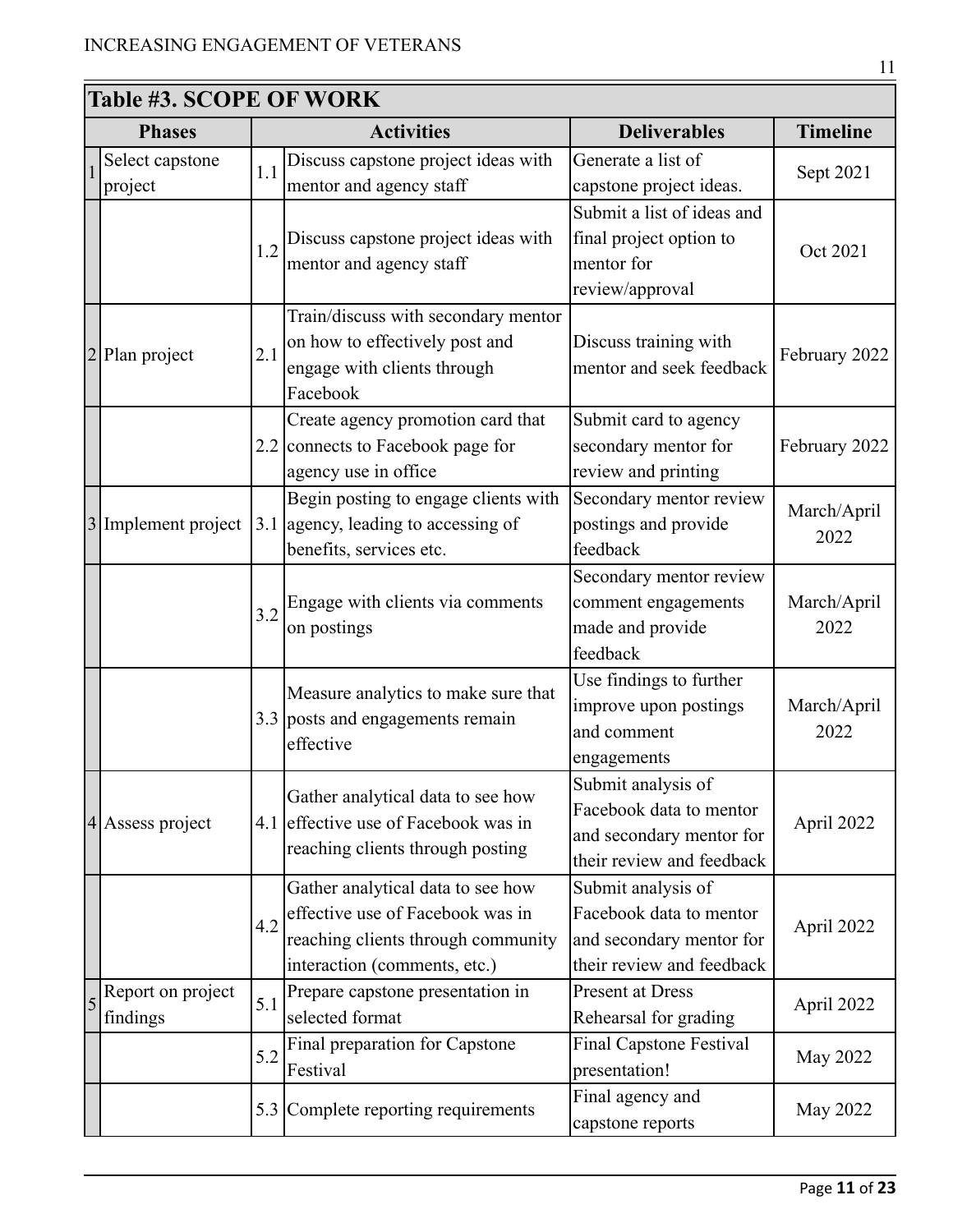#### **Project Assessment Plan**

#### **Project Description**

This project sought to expose veterans and their families to agency benefits and services through the agency Facebook page, while also providing a platform for both new and current clients and families to interact. The micro-level agency problem is a majority (70%) of veterans in Monterey County are not accessing benefits for which they are eligible. The main deliverable of this project was an increase in engagement on the agency's Facebook page, completed by early April 2022.

#### **Expected Outcomes**

This project had an expected short-term outcome of client engagement on the agency's Facebook page. The expected intermediate outcome of this project is that clients will access services at the agency. The expected long-term outcome is that the agency will see an increase in clients receiving services from their office.

| Short term outcome (expected as a<br>result of the capstone project) | Intermediate outcome                          | Long-term outcome/impact                                                      |  |
|----------------------------------------------------------------------|-----------------------------------------------|-------------------------------------------------------------------------------|--|
| Increased client engagement on the<br>agency's Facebook page         | Clients will access services at the<br>agency | Agency sees an increase in<br>clients receiving services<br>from their office |  |

#### **Outcome Measures**

The outcome measure that was used to determine the effectiveness of this project was the level of engagement on the agency's Facebook page.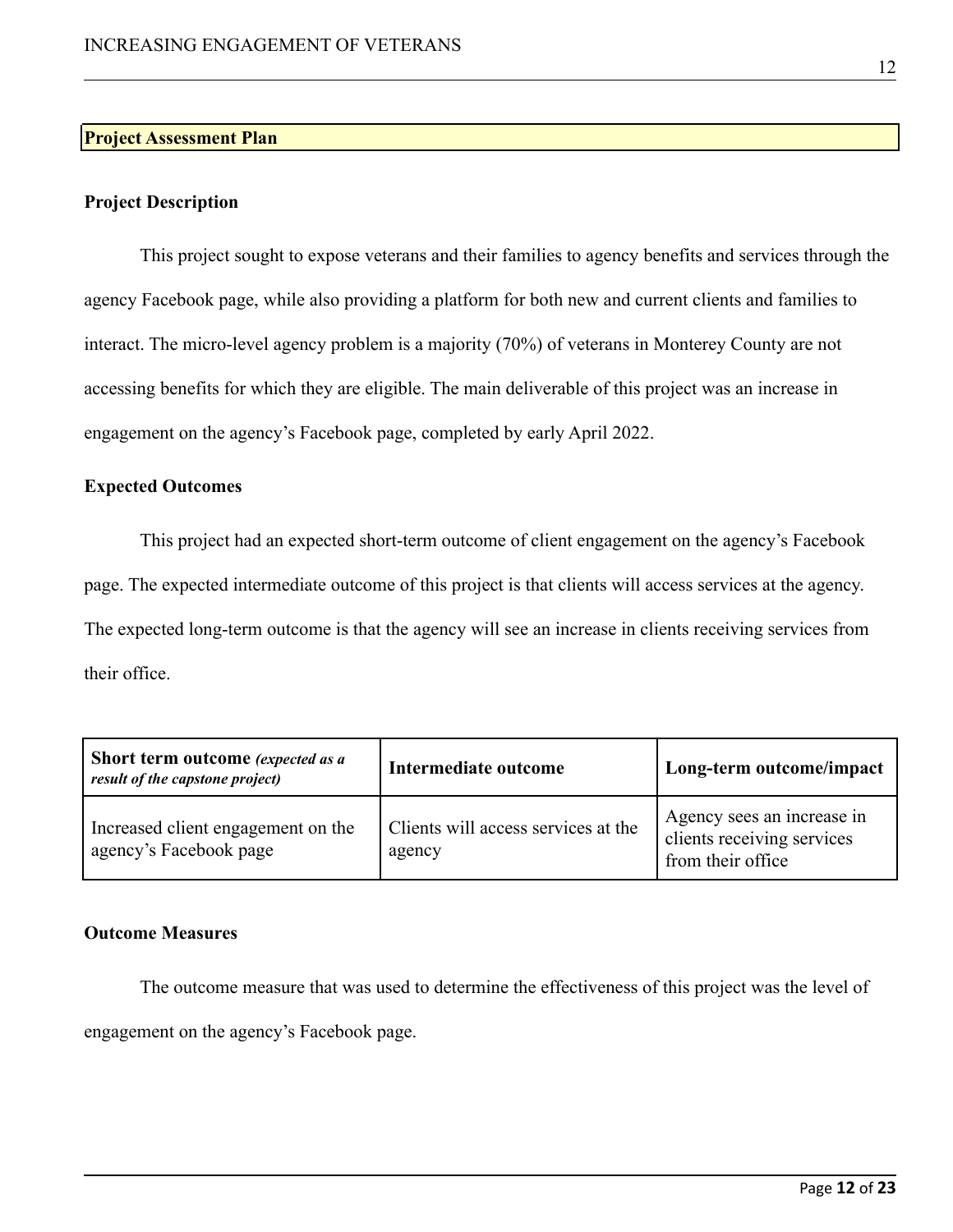#### **Data Collection and Analysis**

The method for data collection for this project consisted of two parts. First, the number of agency Facebook promotion cards was tallied in order to see how many were taken. And second, both the agency page reach and new number of followers were analyzed. Both of these elements were used to determine the effectiveness of the project.

#### **Conclusion**

There were a couple of challenges with the project. First, was making sure that posts were unique, timely and had proper audience reach, requiring careful planning and creativity. Another was making proper use of the Facebook page's management system, including the measurement of analytics. Learning to use these components properly is crucial to both project analysis and data measurement.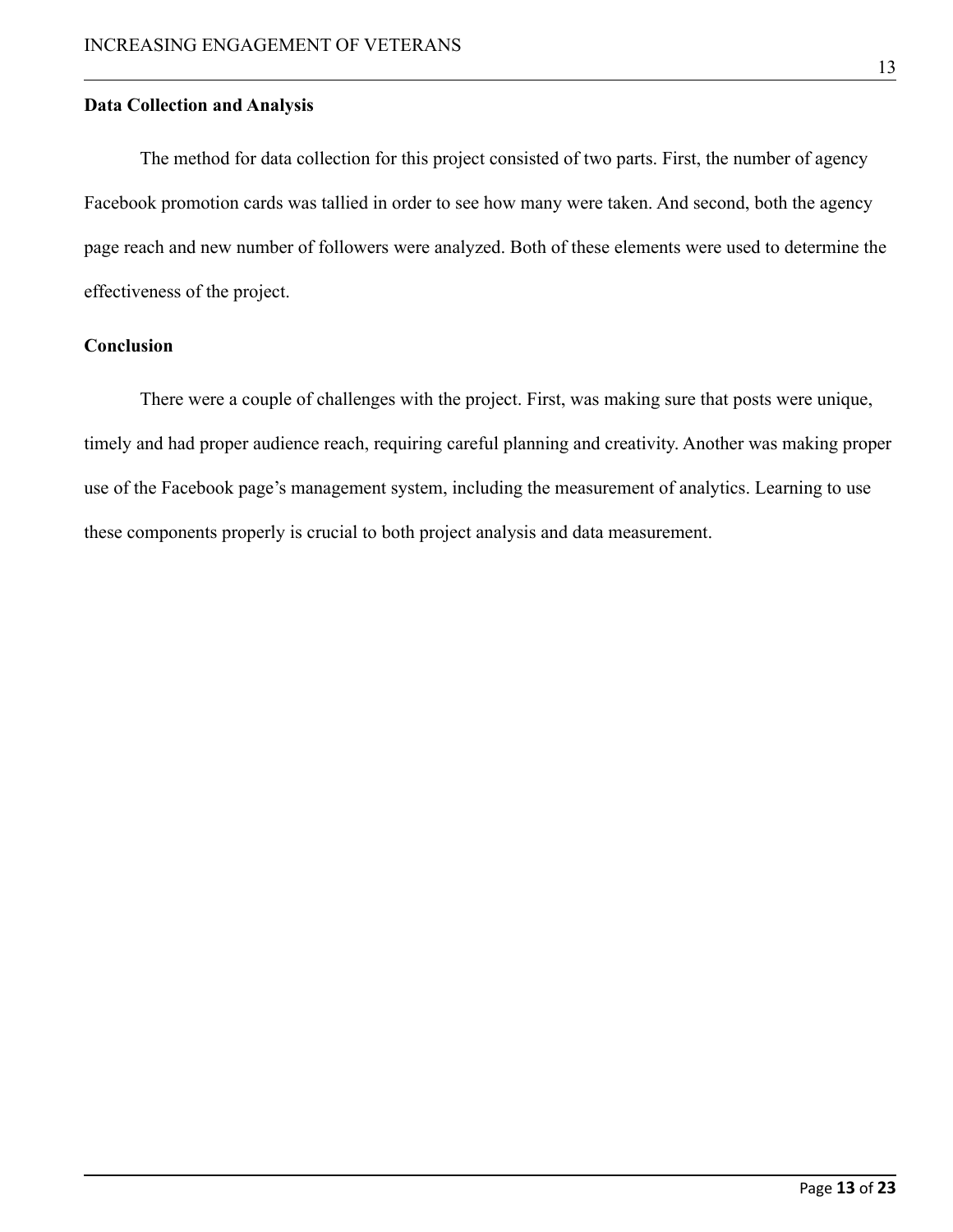#### **Findings, Assessment Results, Recommendations, Conclusions**

#### **Findings**

As a result of this project's intervention, in collaboration with the secondary mentor, the agency's Facebook page increased both its reach and number of followers. Post reach is defined as "...the number of unique people who saw your post" (Hasa, 2021). This means that over the course of this project, 419 unique people viewed the posts made on the agency page, which was up 170.3% over the previous month. Of a total of 105 page followers, 7 new followers joined the page within a 28 day period when the analytics of this project were taken the week of April 11, 2022. Of the initial printing of the agency's Facebook promotional cards, 25 out of 100 were taken by clients, while 50% of the second and final printings of promotional cards (25 of about 50) were taken by clients.

#### **Assessment Results**

This project overall achieved the short-term expected outcome of increased engagement on the agency's Facebook page. The increased amount of page reach, (170.3% above the previous month), in addition to new followers, shows the success of the project.

The one area, however, that did not succeed was clients interacting with one another. While the posts did receive both likes and shares, showing engagement, there were no comments on the posts. Social platforms can many times be unpredictable and there is not always a guaranteed way for things such as this to happen; it's a choice for social media account holders to make themselves. A recommendation for the agency is to consider doing an assessment of post effectiveness in regards to post comments and/or comment interactions, such as 6 months or a year from now.

In regards to ways the project's execution succeeded, this could be seen by the findings and data, but also the type of posts that were made. For example, posts with pictures, bright colors or funny "meme"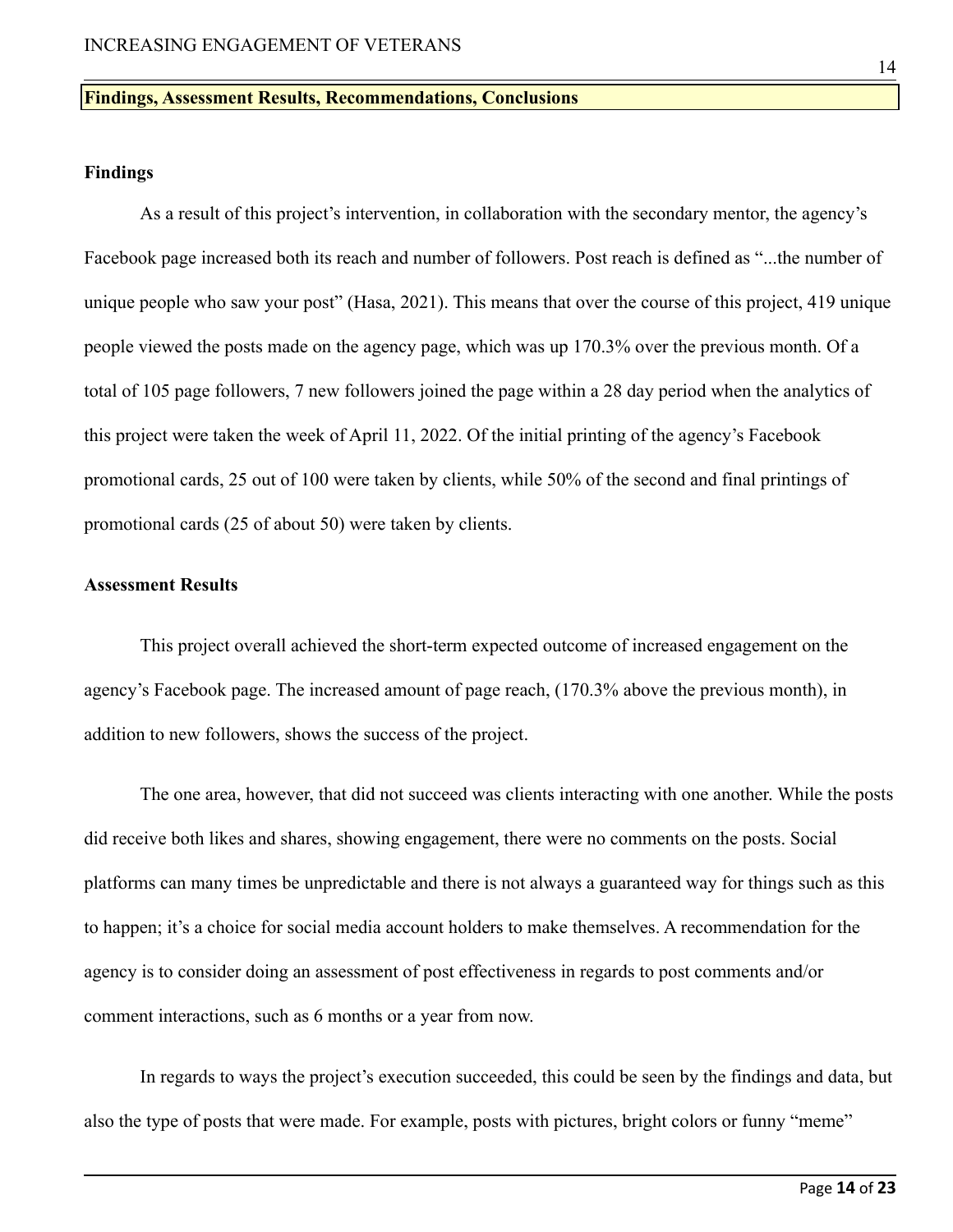photos received a fair amount of interaction. The video post made of one of the agency employees also did well. The most successful post offered information on the veterans and dependents tuition fee waiver and was shared by a local county government official. As a result, this post received the most reach of any other post during the project.

One limitation was the inability to boost posts on the Facebook page. Post boosting can help Facebook pages because they, "...amplify the reach of your content to appear to a wider range of your target audience outside of people who already follow your page" (Sprout Social, 2021). Since the county doesn't allow this option because of budgetary reasons, it limited what could have been a greater reach and possible interactions between clients.

#### **Recommendations**

The first recommendation for the agency is to continue to produce the Facebook page promotional cards and make them available to both current and potential new clients. This helps to provide them with the exposure they need to have more people access their page. Second, is to partner with local government officials if possible. Based on the large reach of the post that was shared by local Monterey County official Wendy Askew, this seems like a wise course of action. Finally, is to continue to post on the agency page on a regular basis. It's critical to stay active on all social media pages, including Facebook, in order for people to stay engaged and for potential future interaction.

There are still many current and future clients to be reached through the agency's Facebook page. Veterans in particular across the country are dealing with the various life impediments that necessitates accessing the many benefits and services the agency has to offer. While this project worked to create greater exposure to these elements, more posting and advertising through postings of the benefits and services could eventually lead to better overall quality and health of veterans and their families.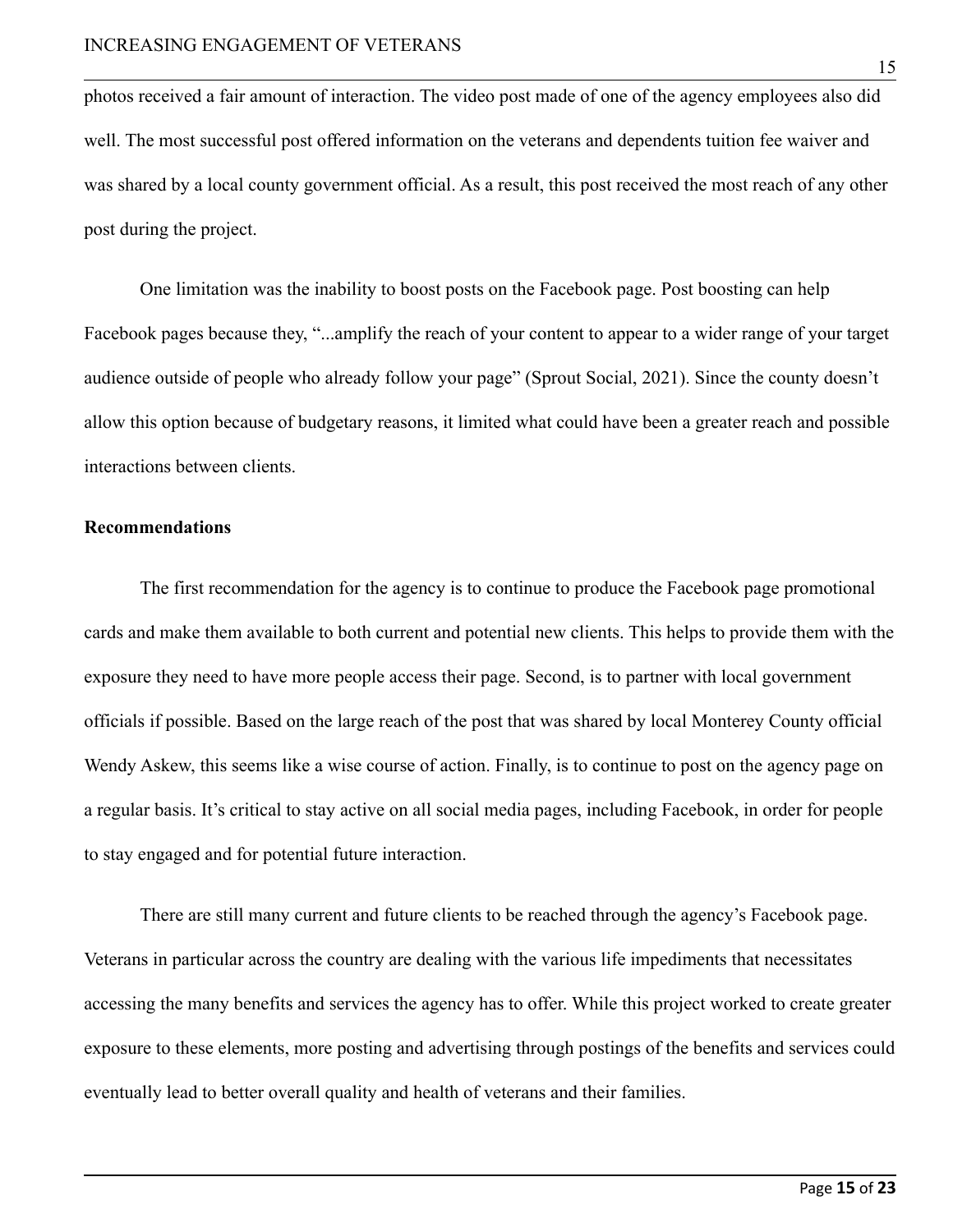#### **Conclusions**

The biggest insight that I was able to take away from this project was simply the fact that 70% of veterans are not accessing the benefits and services available to them. This means that this funding is at risk and I was surprised that so many veterans are not taking advantage of what is available to them. I also learned that there are many difficulties these men and women face upon returning home, including familial and financial, not just medical, which highlights the even greater need to fill the gap of the 70% non-service connected veterans by getting them service-connected.

In regards to the agency's Facebook page, I learned that Facebook can be a great tool for promotion if used and monitored properly. I was able to dive deeper into how a Facebook page works and also how to analyze how successful it is or is not. In addition, I also learned that even though a county agency may have a social media page, funding is limited and employees are forced to work within the boundaries of these budget constraints. This sadly limits the amount of success that could otherwise be had if only more money was spent or even if another social media platform was available for them to use.

For future capstone students in the CHHS (Collaborative Health & Human Services) program, I above all things recommend making sure to balance time between both the capstone project and field work. Both are important and necessary in order to complete the major and have the full experience it has to offer. I also recommend that students think carefully when choosing their mentor and (possible) secondary mentor. These people are critical to the success of the capstone project and field internship experience, meaning a great deal of time will be spent working with them.

Overall the capstone experience allowed me to learn, grow and support the agency I have been serving in for almost a year and a half. The staff has been supportive of my work and learning process, making sure I have had what I've needed. I will look back in particular thankful for the great people I had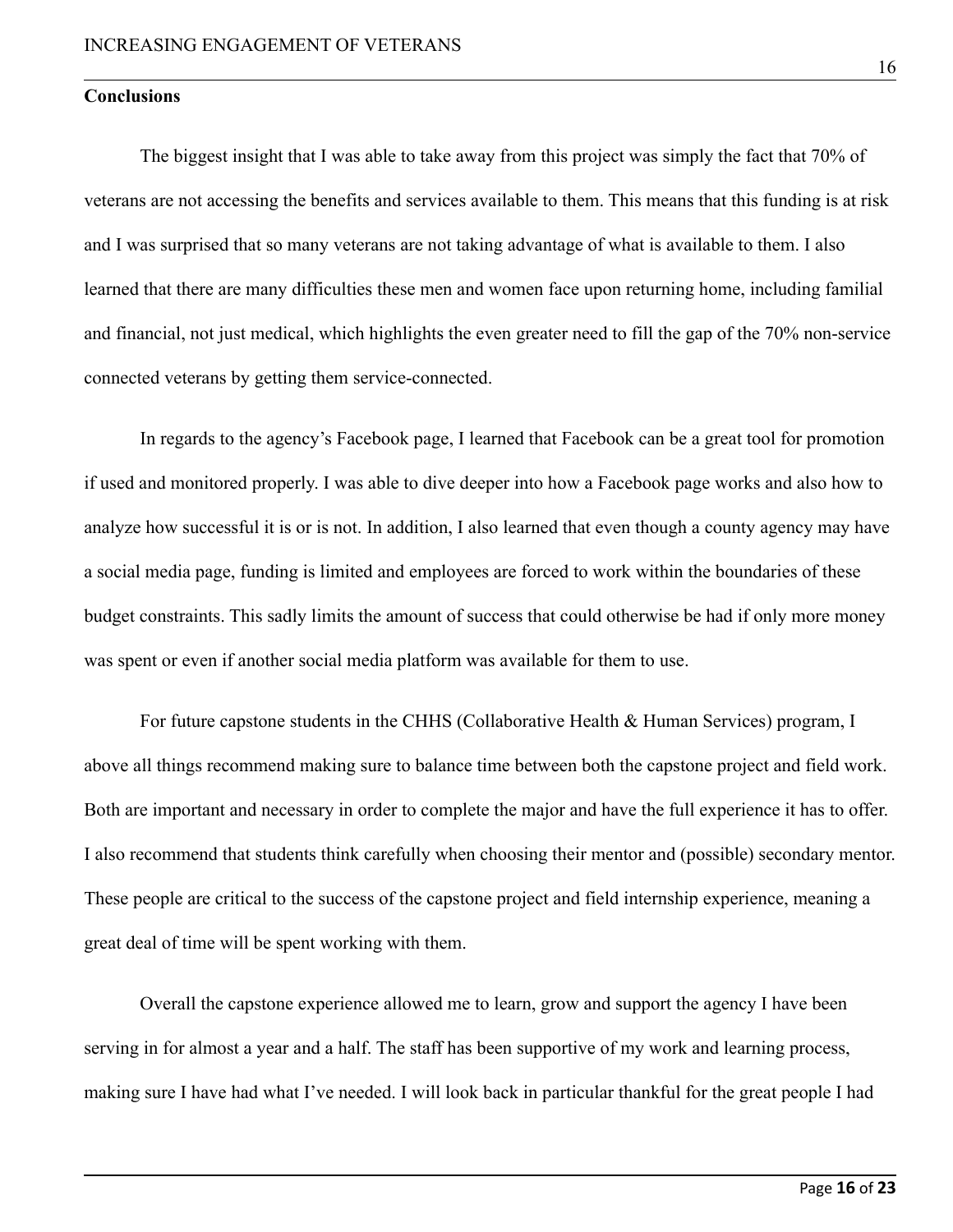the pleasure of working with and serving at my internship, leaving me with a life experience that I will carry with me for many years to come.

#### **References**

American Public Health Association. (n.d.). *Removing Barriers to Mental Health Services for*

*Veterans*. Removing barriers to mental health services for Veterans. Retrieved December 2, 2021, from

https://www.apha.org/policies-and-advocacy/public-health-policy-statements/policy-database /2015/01/28/14/51/removing-barriers-to-mental-health-services-for-veterans.

California Association of County Veteran Service Officers. (2022). PDF. California Association of

County Veteran Service Officers, Inc.

Central Coast Veterans Cemetery Foundation. (n.d.). Central Coast Veterans Cemetery Foundation.

Retrieved May 14, 2022, from https://www.ccvcf.org/

Monterey County Veteran Treatment Court Peer Mentor Program. (n.d.). VTCBrochure.

David, T. (2014). *Veteran-Flag-Banner*. 3 Ways You Can Use Social Media To Hire Veterans. Careerarc. Retrieved December 2, 2021, from

https://www.careerarc.com/blog/3-ways-social-media-hire-veterans/.

Hasa. (2021, March 4). *What is the Difference Between Post Reach and Post Engagement on*

*Facebook*. Pediaa. Retrieved April 13, 2022, from

https://pediaa.com/what-is-the-difference-between-post-reach-and-post-engagement-on-faceb

17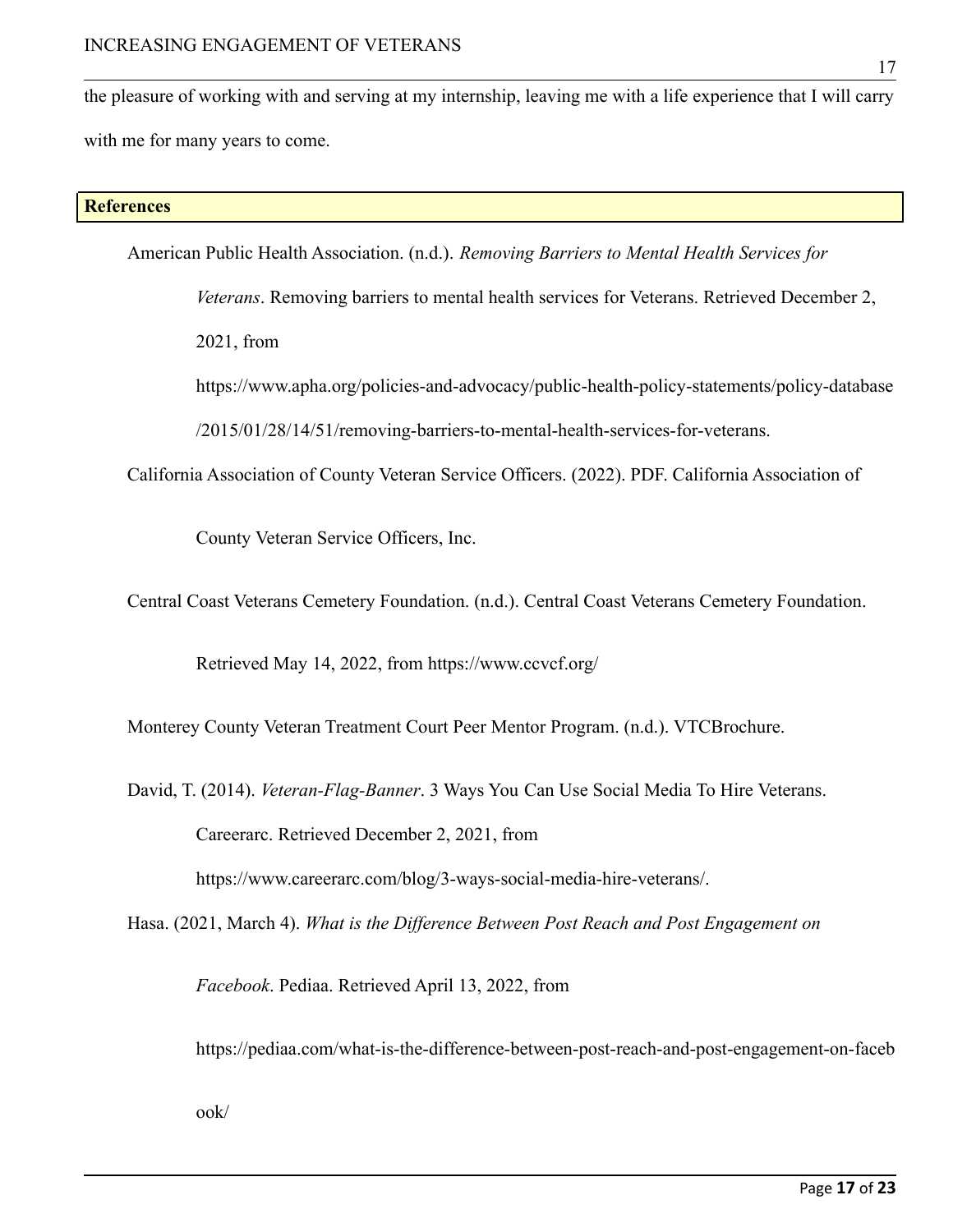MedlinePlus. (2022, April 7). *Veterans and Military Health*. MedlinePlus. Retrieved April 10, 2022,

from https://medlineplus.gov/veteransandmilitaryhealth.html

Meta. (2019, November 13). *Supporting military members and Veterans*. Meta. Retrieved December 2, 2021, from

https://about.fb.com/news/2019/11/supporting-military-members-and-veterans/.

Military Research Institute Center for Regional Development. (2021). Measuring Communities

Mapping Progress for Military & Veteran Families. Purdue University.

Monterey County Free Libraries. (n.d.). *Veterans Resources: Monterey County, CA*. Veterans Resources | Monterey County, CA. Retrieved April 23, 2022, from https://www.co.monterey.ca.us/government/departments-i-z/library/learn-explore/veterans-re sources.

- Monterey County Veterans Affairs Office. (2021). The Lightfighter Quarterly 2021 2nd Quarter (Apr-Jun). Monterey.
- Monterey County. (n.d.). *Military & Veterans' Affairs: Monterey County, CA*. Military & Veterans' Affairs | Monterey County, CA. Retrieved December 2, 2021, from https://www.co.monterey.ca.us/government/departments-i-z/military-veterans#mva. Murphy, J. (2022, April 22). *Veteran Data*.

Murphy, J., & Erickson, N. (2021, April 20). personal.

Naifeh, J. A., Colpe, L. J., Aliaga, P. A., Sampson, N. A., Heeringa, S. G., Stein, M. B., Ursano, R. J.,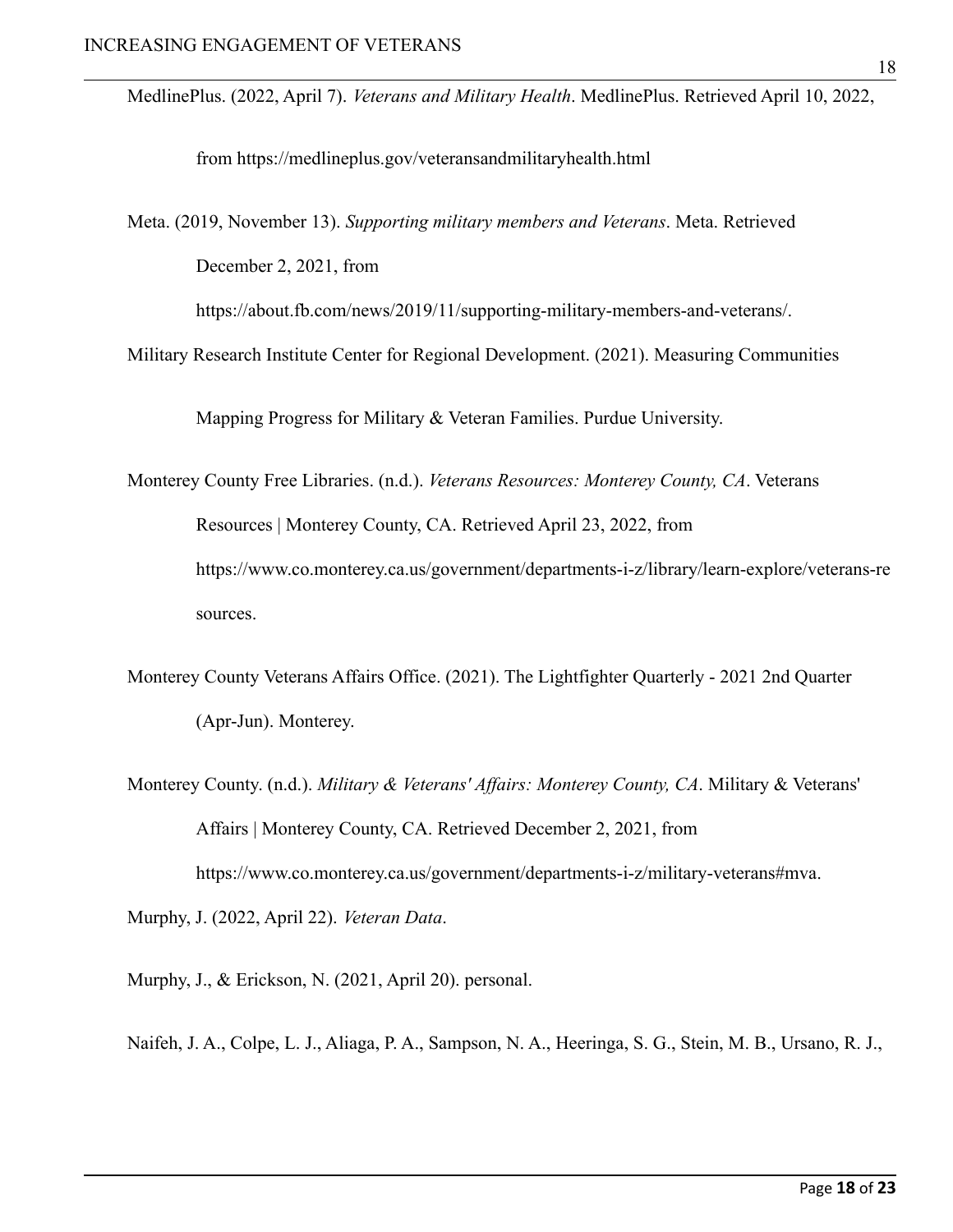Fullerton, C. S., Nock, M. K., Schoenbaum, M., Zaslavsky, A. M., Kessler, R. C., & Army STARRS Collaborators (2016). Barriers to Initiating and Continuing Mental Health Treatment Among Soldiers in the Army Study to Assess Risk and Resilience in Servicemembers (Army STARRS). *Military medicine*, *181*(9), 1021–1032.

https://doi.org/10.7205/MILMED-D-15-00211

National Veterans Technical Assistance Center. (n.d.). Research Roundup: The Financial Impact of

Military Service. National Veterans Technical Assistance Center.

VA Claim Consulting. (2021, August 18). *10 reasons why Veterans miss out on VA benefits*. Veterans Guardian VA Claim Consulting. Retrieved December 2, 2021, from https://vetsguardian.com/10-reasons-why-veterans-miss-out-on-va-benefits/.

Valle, O. (2020, October 22). *The 18 Military Facebook Pages You Should Be Following*. We Are The

Mighty. Retrieved April 9, 2022, from

https://www.wearethemighty.com/articles/18-military-facebook-pages/

Veterans Transition Center. (2021, January 21). *Mission of the VTC*. Veterans Transition Center of

Monterey County. Retrieved May 14, 2022, from

https://www.vtcmonterey.org/mission-of-the-vtc/

*What is a Facebook Boost Post*. Sprout Social. (2021, October 5). Retrieved May 14, 2022, from

https://sproutsocial.com/glossary/facebook-boost-post/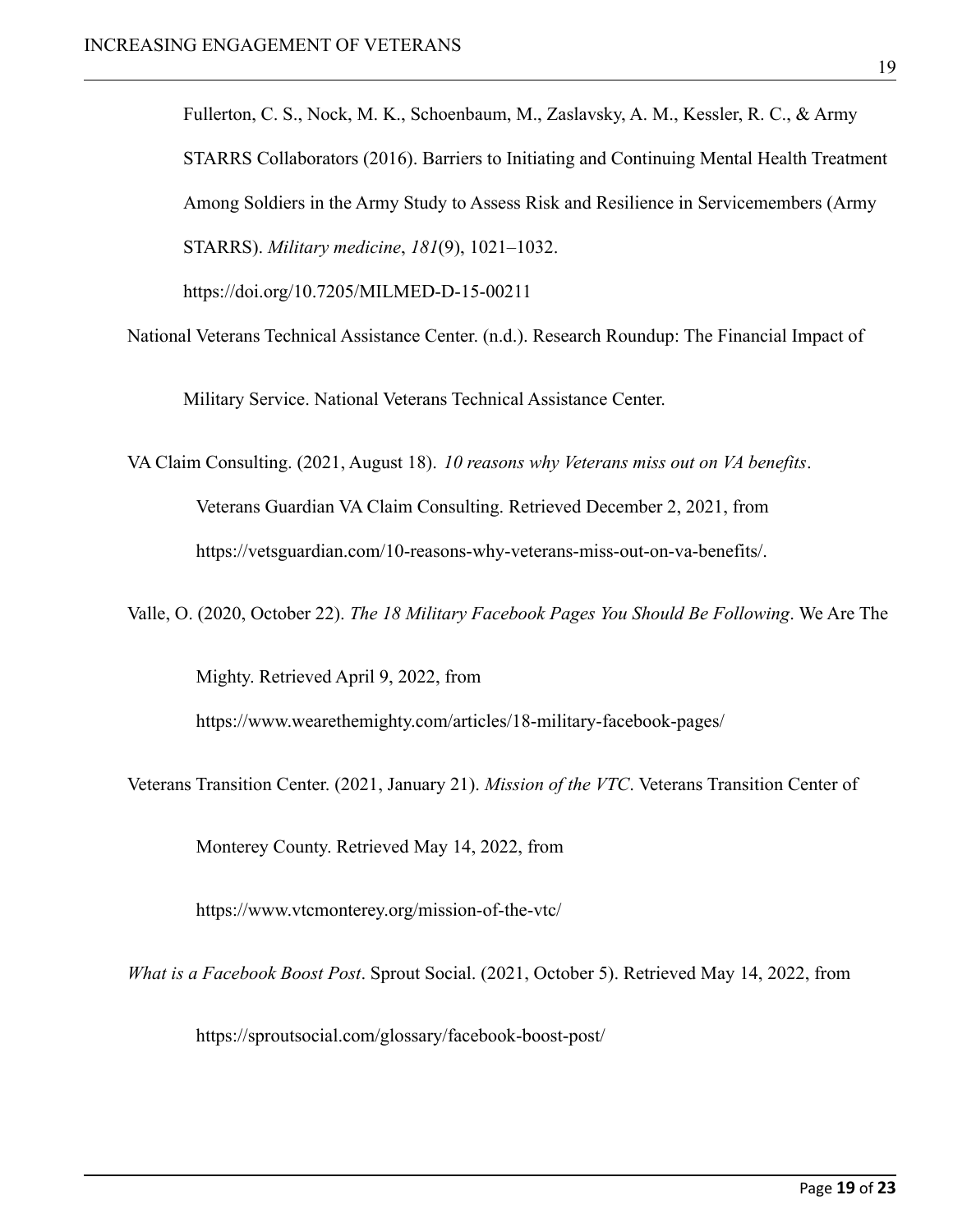#### **Appendix**

Copy of agency Facebook page promotional card draft #1

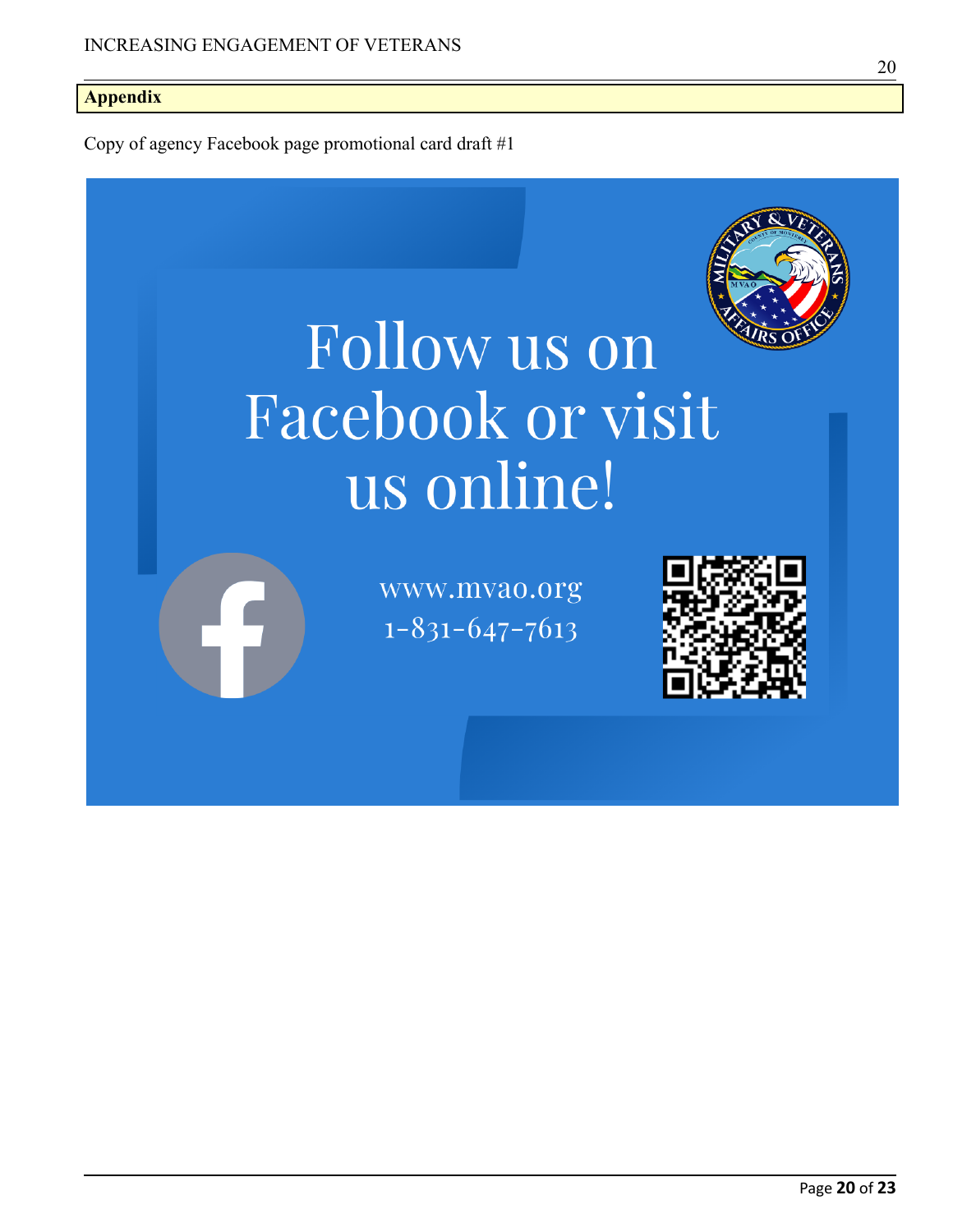

Copy of agency Facebook page promotional card draft #2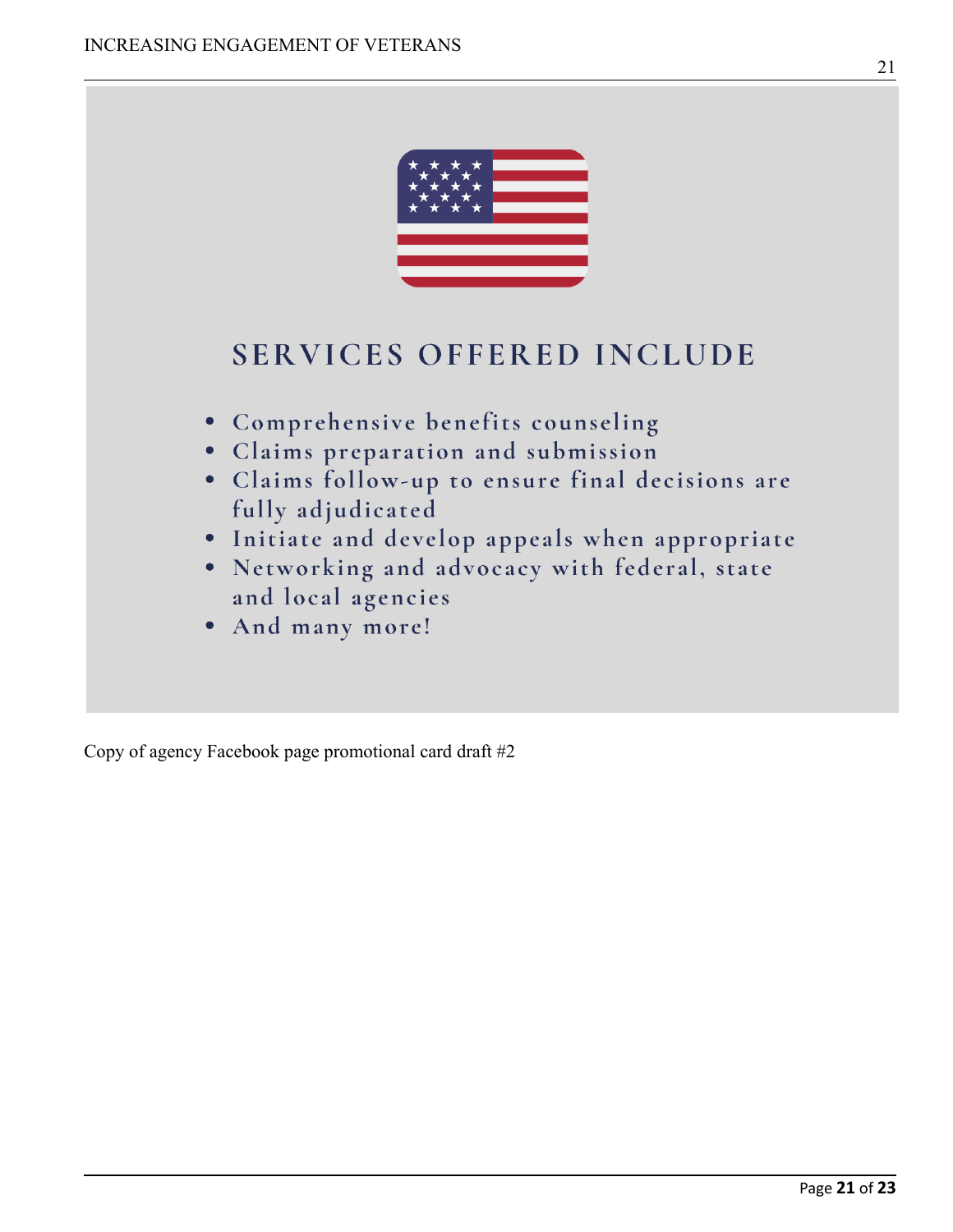

# Follow us on Facebook or visit us online!



www.mvao.org  $1 - 831 - 647 - 7613$